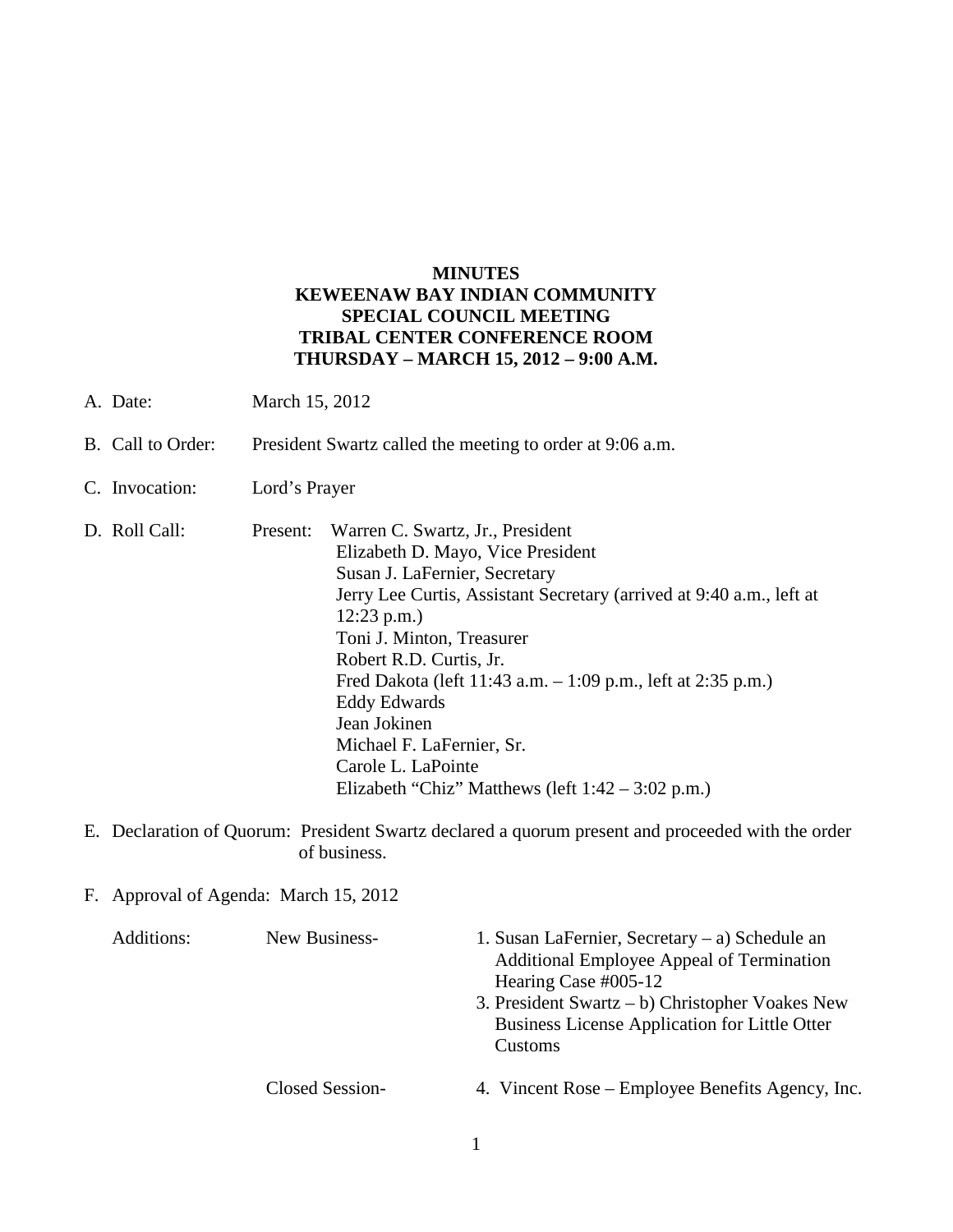**MOTION MADE BY MICHAEL F. LAFERNIER, SR. TO APPROVE THE AGENDA WITH THE ADDITIONS. SUPPORTED BY TONI J. MINTON. TEN IN FAVOR (Elizabeth D. Mayo, Susan J. LaFernier, Toni J. Minton, Robert R.D. Curtis, Jr., Fred Dakota, Eddy Edwards, Jean Jokinen, Michael F. LaFernier, Sr., Carole L. LaPointe, Elizabeth "Chiz" Matthews), OPPOSED - 0, ABSTAINING - 0, ONE ABSENT (Jerry Lee Curtis), MOTION CARRIED.**

G. For Your Information:

- 1. Jessica Koski Letter to United Nations for Review
- 2. Baraga Casino Financial Report January FY2012
- 3. New Day Treatment Center Environmental Health and Safety Survey Report February 2, 2012
- 4. Pre-Primary Education Program Environmental Health and Safety Survey Report February 2, 2012
- 5. Red Apple Family Restaurant Re-Survey Report March 6, 2012
- 6. VOIGT Intertribal Task Force Meeting Minutes February 2, 2012 Crandon, Wisconsin
- 7. An Invite to "Improving Interview Skills and Techniques" Workshop on March 20, 2012
- 8. DHHS Free Nike Shoe Program Available for Council on March 22, 2012

H. Approval of Meeting Minutes:

1. June 23, 2011

**MOTION MADE BY FRED DAKOTA TO APPROVE THE JUNE 23, 2011 MEETING MINUTES. SUPPORTED BY MICHAEL F. LAFERNIER, SR. SIX IN FAVOR (Elizabeth D. Mayo, Susan J. LaFernier, Fred Dakota, Eddy Edwards, Michael F. LaFernier, Sr., Elizabeth "Chiz" Matthews), OPPOSED - 0, FOUR ABSTAINING (Toni J. Minton, Robert R.D. Curtis, Jr., Jean Jokinen, Carole L. LaPointe), ONE ABSENT (Jerry Lee Curtis), MOTION CARRIED.**

2. June 24, 2011

**MOTION MADE BY ELIZABETH D. MAYO TO APPROVE THE JUNE 24, 2011 MEETING MINUTES. SUPPORTED BY ELIZABETH "CHIZ" MATTHEWS. SEVEN IN FAVOR (Elizabeth D. Mayo, Susan J. LaFernier, Toni J. Minton, Fred Dakota, Eddy Edwards, Michael F. LaFernier, Sr., Elizabeth "Chiz" Matthews), OPPOSED - 0, THREE ABSTAINING (Robert R.D. Curtis, Jr., Jean Jokinen, Carole L. LaPointe), ONE ABSENT (Jerry Lee Curtis), MOTION CARRIED.**

- I. Recognize Scheduled Delegation/Individuals:
	- 1. Rick Geroux American Legion Post #444 Donation Request \$10,000.00

Rick stated business is slow and the utilities are too high and he is concerned they may have to close their doors. He would like to keep it open because of the services they offer to the Veterans. They are applying for grants available to Veterans.

### **Jerry Lee Curtis arrived at 9:40 a.m.**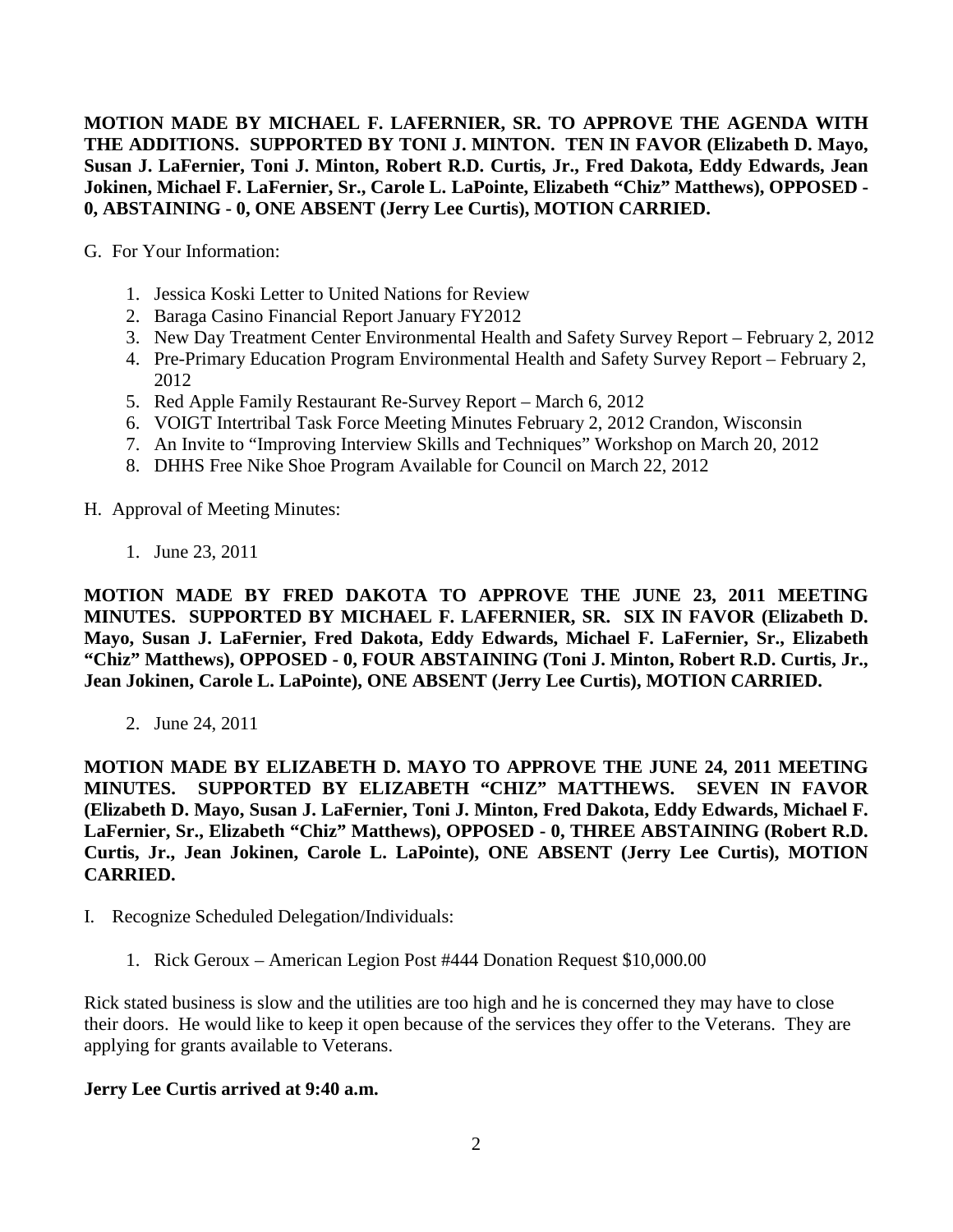MOTION MADE BY ELIZABETH D. MAYO TO APPROVE A DONATION OF \$10,000.00 FOR THE OPERATING EXPENSES OF THE VETERAN PROGRAMS AT THE AMERICAN LEGION POST #444. SUPPORTED BY FRED DAKOTA.

RD Curtis added a friendly amendment to have the check payable to the insurance company. Not accepted by Elizabeth Mayo.

**MOTION MADE BY JEAN JOKINEN TO TABLE RICK GEROUX'S DONATION REQUEST FOR FURTHER REVIEW. SUPPORTED BY EDDY EDWARDS. FIVE IN FAVOR (Robert R.D. Curtis, Jr., Eddy Edwards, Jean Jokinen, Carole L. LaPointe, Elizabeth "Chiz" Matthews), SIX OPPOSED (Elizabeth D. Mayo, Susan J. LaFernier, Jerry Lee Curtis, Toni J. Minton, Fred Dakota, Michael F. LaFernier, Sr.), ABSTAINING - 0, ABSENT - 0, MOTION DEFEATED.**

**MOTION MADE BY ELIZABETH D. MAYO TO APPROVE A DONATION OF \$10,000.00 FOR THE OPERATING EXPENSES OF THE VETERAN PROGRAMS AT THE AMERICAN LEGION POST #444. SUPPORTED BY FRED DAKOTA. SIX IN FAVOR (Elizabeth D. Mayo, Susan J. LaFernier, Jerry Lee Curtis, Robert R.D. Curtis, Jr., Fred Dakota, Michael F. LaFernier, Sr.), FIVE OPPOSED (Toni J. Minton, Eddy Edwards, Jean Jokinen, Carole L. LaPointe, Elizabeth "Chiz" Matthews), ABSTAINING - 0, ABSENT - 0, MOTION CARRIED.**

Rick will provide the documentation and insurance bill as requested by RD Curtis.

### **Break: 10:07 – 10:20 a.m.**

2. Charles Brumleve, Mining Specialist/Jessica Koski, Mining Technical Assistant – Metal Mining Update/Presentation

President Swartz requested to list meetings held with EPA, DNR, NCAI, GLIFWC, and other Tribes to KBIC's Activism section of the presentation.

- J. Old Business:
	- 1. President Swartz/Bruce Geroux Louis Jendreau Allotment Bruce Geroux and MD Contracting, Inc. (for the road) Invoices

**MOTION MADE BY ELIZABETH D. MAYO TO APPROVE PAYMENT OF \$2,129.51 TO BRUCE GEROUX AND \$1,450.00 TO MD CONTRACTING FOR WORK COMPLETED ON THE JENDREAU ALLOTMENT FROM THPO FUNDS. SUPPORTED BY SUSAN J. LAFERNIER. EIGHT IN FAVOR (Elizabeth D. Mayo, Susan J. LaFernier, Jerry Lee Curtis, Toni J. Minton, Robert R.D. Curtis, Jr., Fred Dakota, Michael F. LaFernier, Sr., Elizabeth "Chiz" Matthews), THREE OPPOSED (Eddy Edwards, Jean Jokinen, Carole L. LaPointe), ABSTAINING - 0, ABSENT - 0, MOTION CARRIED.**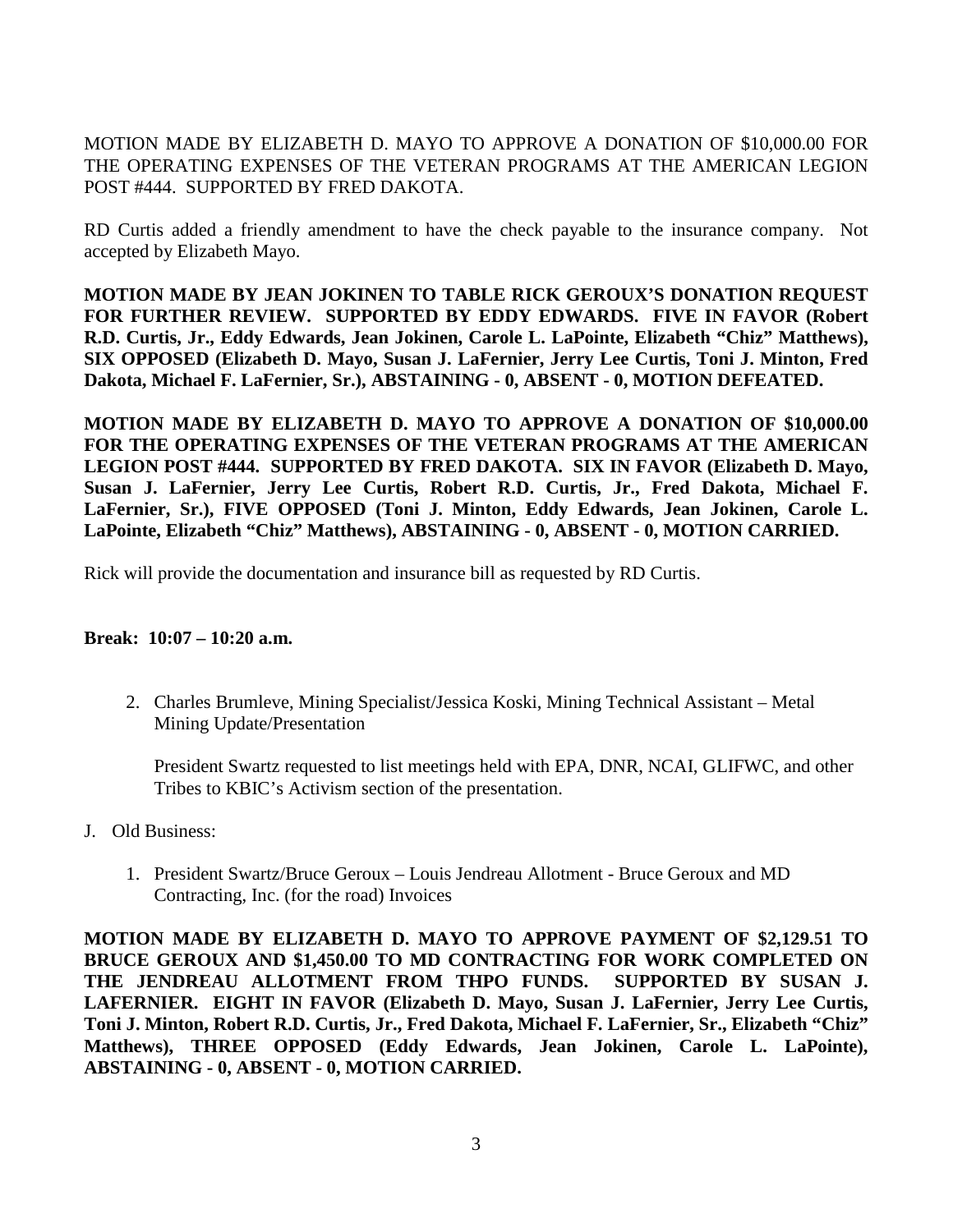### [Closed Session]

1. Vincent Rose, Benefits Advisor/Bonnie Nelson, Service Coordinator – Employee Benefits Agency, Inc./EAP – present: Jim Nardi, Human Resources/Francis LaPointe, CFO

**MOTION MADE BY ELIZABETH "CHIZ" MATTHEWS TO GO INTO CLOSED SESSION AT 11:33 A.M. SUPPORTED BY MICHAEL F. LAFERNIER, SR. FOUR IN FAVOR (Susan J. LaFernier, Toni J. Minton, Michael F. LaFernier, Sr., Elizabeth "Chiz" Matthews), SIX OPPOSED (Elizabeth D. Mayo, Robert R.D. Curtis, Jr., Fred Dakota, Eddy Edwards, Jean Jokinen, Carole L. LaPointe), ONE ABSTAINING (Jerry Lee Curtis), ABSENT - 0, MOTION DEFEATED.**

The Council reviewed the April 2012 BCBSM Renewal Proposals for the Government and Enterprises.

# **Fred Dakota left at 11:43 a.m.**

## **Lunch: 12:23 – 1:09 p.m. – Fred Dakota returned**

### **Jerry Lee Curtis left at 12:23 p.m.**

2. Gaming Commission/Lynn Haataja, Executive Director Gaming Commission/David Haataja, Casinos General Manager/Dale Shalifoe, Baraga Casino Assistant General Manager/Gerry Cadeau, Slot Supervisor – TICS Shipping Regulations 542.13 (r) Shipment Notification and Receipt Requirements

After discussion, the Gaming Commission and Casino Management will review further.

Andrew Rasch, Hotel Manager, was also introduced to the Council.

### **Elizabeth Matthews left at 1:42 p.m.**

**MOTION MADE BY ELIZABETH D. MAYO TO POSTPONE THE REGULAR MONTHLY SATURDAY MEETING SCHEDULED ON APRIL 7TH TO APRIL 14TH. SUPPORTED BY TONI J. MINTON. NINE IN FAVOR (Elizabeth D. Mayo, Susan J. LaFernier, Toni J. Minton, Robert R.D. Curtis, Jr., Fred Dakota, Eddy Edwards, Jean Jokinen, Michael F. LaFernier, Sr., Carole L. LaPointe), OPPOSED - 0, ABSTAINING - 0, TWO ABSENT (Jerry Lee Curtis, Elizabeth "Chiz" Matthews), MOTION CARRIED.**

#### K. New Business:

- 1. Susan LaFernier, Secretary
	- a) Schedule Enterprise Employee Appeal of Termination Hearing Case #004-12 and Case #005-12

The hearings are scheduled for March 22, 2012 at 1:00 p.m. and 2:00 p.m.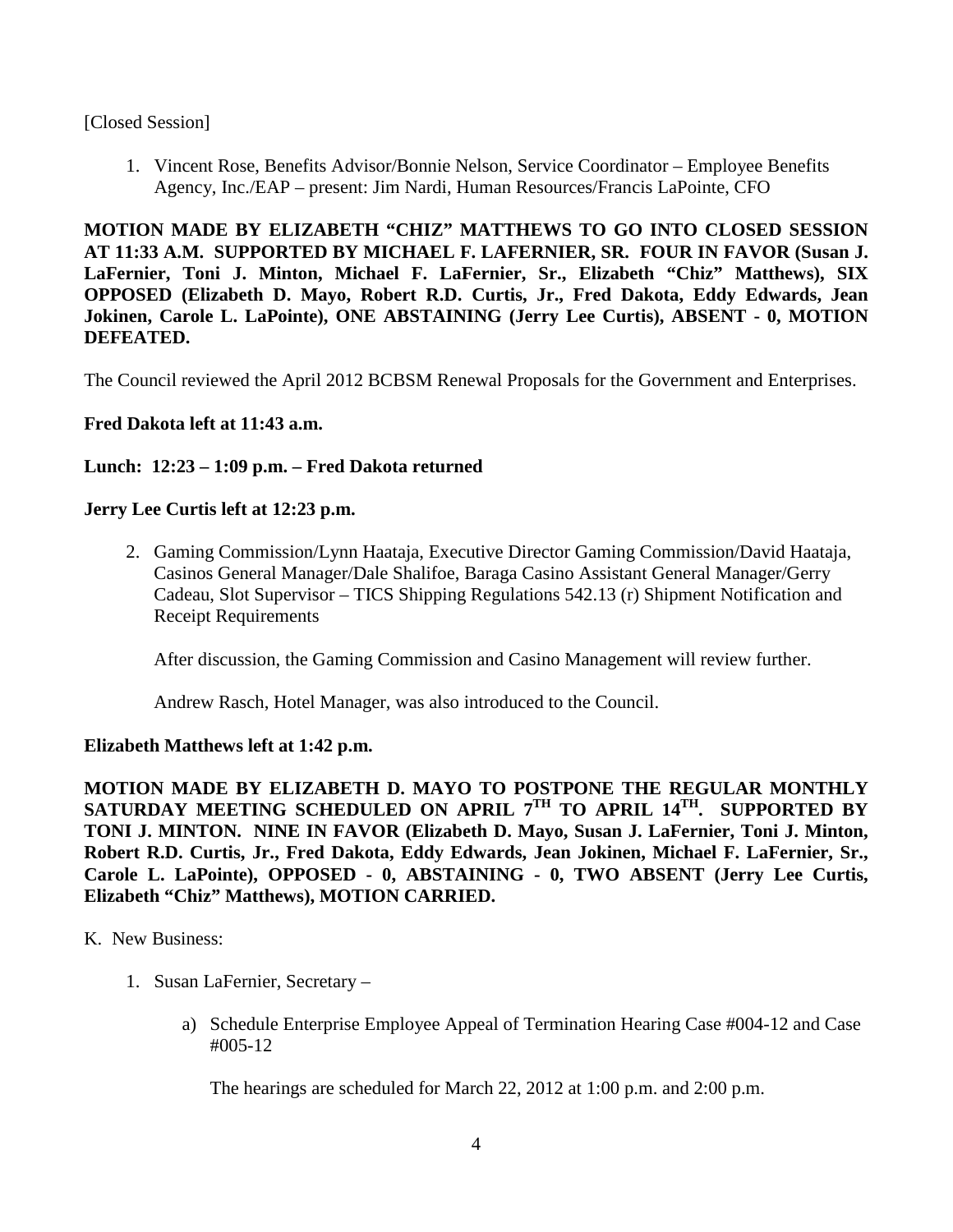b) 2012 Progress Ad Daily Mining Gazette

**MOTION MADE BY ELIZABETH D. MAYO TO APPROVE THE DAILY MINING GAZETTE 2012 PROGRESS AD IN THE AMOUNT OF \$1,400.00. SUPPORTED BY CAROLE L LAPOINTE. NINE IN FAVOR (Elizabeth D. Mayo, Susan J. LaFernier, Toni J. Minton, Robert R.D. Curtis, Jr., Fred Dakota, Eddy Edwards, Jean Jokinen, Michael F. LaFernier, Sr., Carole L. LaPointe), OPPOSED - 0, ABSTAINING - 0, TWO ABSENT (Jerry Lee Curtis, Elizabeth "Chiz" Matthews), MOTION CARRIED.**

- 2. Larry Denomie III, CEO Weekly Update
- 3. President Swartz
	- a) Jeff Lamson Liquor License Fee Request Council consensus not to take any action on the request to pay the fee in quarterly payments.
	- b) Christopher Voakes New Business License Application for Little Otter Customs (Auto Body)

**MOTION MADE BY EDDY EDWARDS TO APPROVE CHRISTOPHER VOAKES FOR THE NEW BUSINESS LICENSE FOR LITTLE OTTER CUSTOMS. SUPPORTED BY ROBERT R.D. CURTIS, JR. NINE IN FAVOR (Elizabeth D. Mayo, Susan J. LaFernier, Toni J. Minton, Robert R.D. Curtis, Jr., Fred Dakota, Eddy Edwards, Jean Jokinen, Michael F. LaFernier, Sr., Carole L. LaPointe), OPPOSED - 0, ABSTAINING - 0, TWO ABSENT (Jerry Lee Curtis, Elizabeth "Chiz" Matthews), MOTION CARRIED.**

### **Fred Dakota left at 2:35 p.m.**

Mike Jensen present: Ronald P. D'Agostino, D.O., Contract for Professional Services for three years with the KBIC Substance Abuse Program (renewal) – (added to the agenda later in the day)

**MOTION MADE BY TONI J. MINTON TO APPROVE THE RONALD P. D'AGOSTINO PROFESSIONAL SERVICES CONTRACT. SUPPORTED BY CAROLE L LAPOINTE. SIX IN FAVOR (Elizabeth D. Mayo, Susan J. LaFernier, Toni J. Minton, Robert R.D. Curtis, Jr., Jean Jokinen, Carole L. LaPointe), TWO OPPOSED (Eddy Edwards, Michael F. LaFernier, Sr.), ABSTAINING - 0, THREE ABSENT (Jerry Lee Curtis, Fred Dakota, Elizabeth "Chiz" Matthews), MOTION CARRIED.**

**MOTION MADE BY MICHAEL F. LAFERNIER, SR. TO GO INTO CLOSED SESSION AT 2:37 P.M. SUPPORTED BY TONI J. MINTON. THREE IN FAVOR (Susan J. LaFernier, Toni J. Minton, Michael F. LaFernier, Sr.), FIVE OPPOSED (Elizabeth D. Mayo, Robert R.D. Curtis, Jr., Eddy Edwards, Jean Jokinen, Carole L. LaPointe), ABSTAINING - 0, THREE ABSENT (Jerry Lee Curtis, Fred Dakota, Elizabeth "Chiz" Matthews), MOTION DEFEATED.**

**Break: 2:36 – 2:55 p.m.**